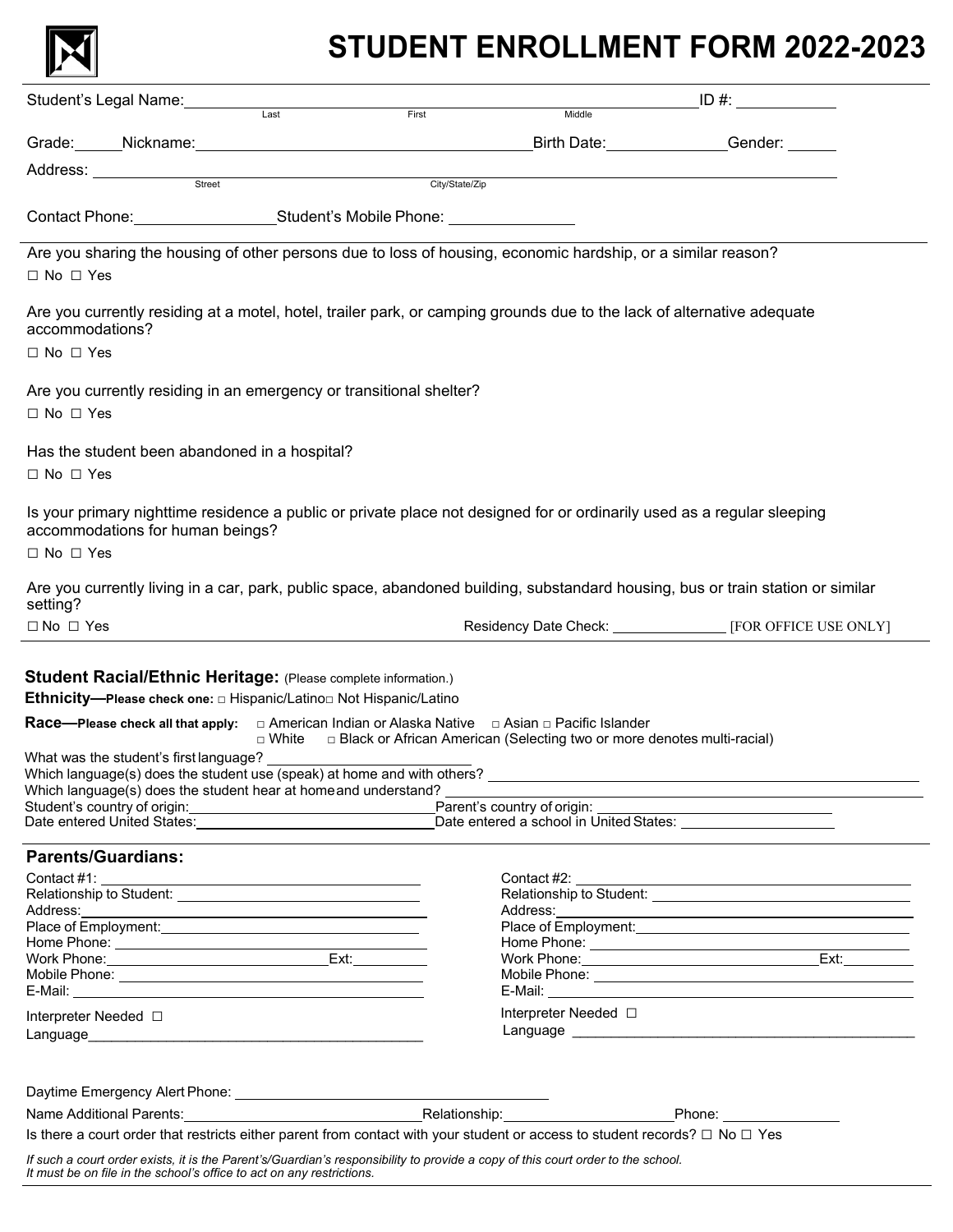# **Emergency Contact When Parent/Guardian Cannot Be Reached:** *(Do not include persons listed as Parents/Guardians.)*

I authorize the district to release any and all identifiable information about my student to the following persons. Initial to authorize this person to pick up your student on your behalf. The student of the student of the Student of Pick Up Student

|                                                                                                                                                                                                                                                                                                                                                                                                                                                                                |                                                                                       | .<br>(Initial below) |
|--------------------------------------------------------------------------------------------------------------------------------------------------------------------------------------------------------------------------------------------------------------------------------------------------------------------------------------------------------------------------------------------------------------------------------------------------------------------------------|---------------------------------------------------------------------------------------|----------------------|
|                                                                                                                                                                                                                                                                                                                                                                                                                                                                                |                                                                                       |                      |
|                                                                                                                                                                                                                                                                                                                                                                                                                                                                                |                                                                                       |                      |
| $3rd: \begin{tabular}{@{}c@{}} \hline \multicolumn{3}{c}{} & \multicolumn{3}{c}{} & \multicolumn{3}{c}{} \multicolumn{3}{c}{} \multicolumn{3}{c}{} \multicolumn{3}{c}{} \multicolumn{3}{c}{} \multicolumn{3}{c}{} \multicolumn{3}{c}{} \multicolumn{3}{c}{} \multicolumn{3}{c}{} \multicolumn{3}{c}{} \multicolumn{3}{c}{} \multicolumn{3}{c}{} \multicolumn{3}{c}{} \multicolumn{3}{c}{} \multicolumn{3}{c}{} \multicolumn{3}{c}{} \multicolumn{3}{c}{} \multicolumn{3}{c}{}$ | Phone: ______________________                                                         |                      |
|                                                                                                                                                                                                                                                                                                                                                                                                                                                                                |                                                                                       |                      |
|                                                                                                                                                                                                                                                                                                                                                                                                                                                                                | I understand to change this information I must submit a written request to my school. |                      |
|                                                                                                                                                                                                                                                                                                                                                                                                                                                                                |                                                                                       |                      |

#### **School Messenger:**

School Messenger is an automated phone/email/text system used to provide emergency communications to students and family. I authorize the District and the School to send communications via TEXT MESSAGES to the following mobile phone(s): Parent/Guardian #:

To opt-in to receive text message alerts, text "YES" to 67587

# **School Attendance:**

Has your student previously attended school in North Kansas City Schools? □ No □Yes at school:

| School Last Attended:    | District:                                                                                                                        |  |
|--------------------------|----------------------------------------------------------------------------------------------------------------------------------|--|
| Former School's Address: |                                                                                                                                  |  |
| Street                   | City/State/Zip                                                                                                                   |  |
|                          | Has your student ever been homeschooled? $\Box$ No $\Box$ Yes Is your student currently being homeschooled? $\Box$ No $\Box$ Yes |  |

# **Special Services:**

| Does your student have an IEP for special education services or a 504 accommodation plan? $\Box$ IEP $\Box$ 504 School District:                                                                                            |  |
|-----------------------------------------------------------------------------------------------------------------------------------------------------------------------------------------------------------------------------|--|
| Has your student participated in supplementary education programs such as extra help with reading, math and/or language arts?<br>If yes, which subject(s)? $\Box$ Reading $\Box$ Math $\Box$ Language Arts Please describe: |  |
| Has your student ever been identified for gifted and talented education? $\Box$ No $\Box$ Yes School District:                                                                                                              |  |

# **Sibling Information:**

List brothers, sisters, stepbrothers, and stepsisters younger than 20 years of age who currently reside within North Kansas City Schools. Do not include your student for whom this form is completed.

| First/Last Name | Phone | Gender (M/F) | <b>Birth Date</b> | School | Grade (if applies) | Same Address?<br>$\Box$ Yes $\Box$ No |
|-----------------|-------|--------------|-------------------|--------|--------------------|---------------------------------------|
|                 |       |              |                   |        |                    | □ Yes  □ No                           |
|                 |       |              |                   |        |                    | $\Box$ Yes $\Box$ No                  |
|                 |       |              |                   |        |                    | $\Box$ Yes $\Box$ No                  |

# **Employment Information:**

Have you moved within the past 3 years to seek or obtain work in the following areas? If so, check the appropriate categories:

| □ Feeding poultry, gathering eggs, working in a hatchery                                                 | $\Box$ Planting or harvesting crops                 |  |  |  |
|----------------------------------------------------------------------------------------------------------|-----------------------------------------------------|--|--|--|
| $\Box$ Processing meat, poultry, fruit or vegetables, dairy products                                     | $\Box$ Commercial fishing or working on a fish farm |  |  |  |
| $\Box$ Working in a nursery (a place where plants are grown for sale, transplanting, or experimentation) |                                                     |  |  |  |

□ Milking cows on a dairy farm □ Growing and tending to trees to be sold

**Early Dismissal:** In case of early dismissal, your student is to do the following:

□ Ride the bus home □ Walk Home □ Car Rider □ DayCare

□ Go to Adventure Club because my student is currently enrolled in AM or PM School-Age Child Care.

□ Go to the following relative or baby-sitter: Name: <br>
<br>
<br>
Phone:

□ My student is in High School.

# **YouthFriends:**

YouthFriends is a program linking caring adult volunteers with students in the schools. The adults are security screened and trained before they begin working with students. The program is for ALL students. YouthFriends serve as tutors. I give permission for my student to participate one-<br>to-one or in a group setting with a YouthFriend during the 2022-2023 school to-one or in a group setting with a YouthFriend during the 2022-2023 school year  $□$  No  $□$  Yes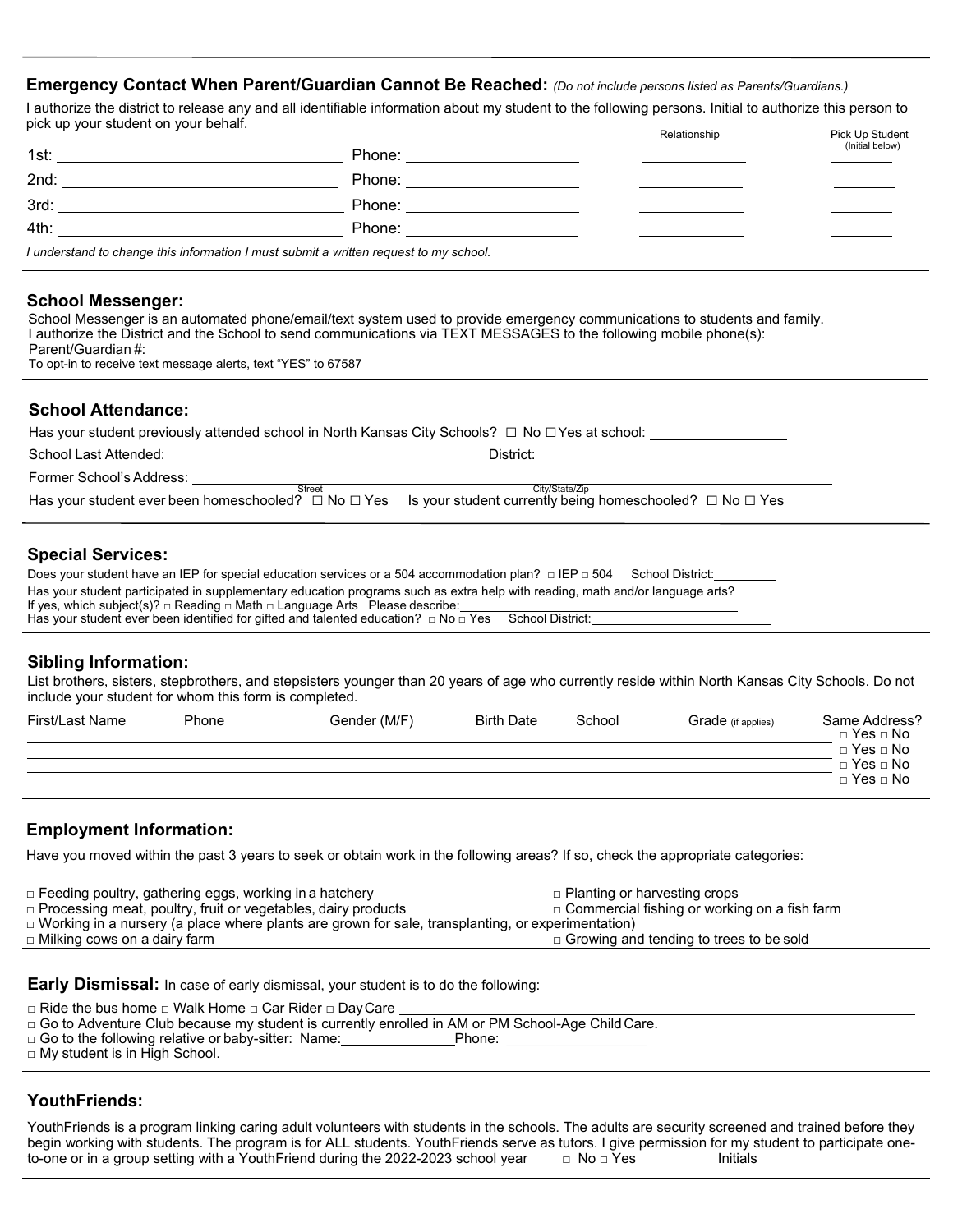| <b>Missouri Safe Schools Act:</b>                                                                                                                                                                                                                                                                                                                                                                                                                                                                                                                                                                                                                                                                                                                                                                                                                           |
|-------------------------------------------------------------------------------------------------------------------------------------------------------------------------------------------------------------------------------------------------------------------------------------------------------------------------------------------------------------------------------------------------------------------------------------------------------------------------------------------------------------------------------------------------------------------------------------------------------------------------------------------------------------------------------------------------------------------------------------------------------------------------------------------------------------------------------------------------------------|
| Has the student been convicted of or charged with a crime in juvenile or adult court? $\Box$ No $\Box$ Yes_________<br>Initials<br>Initials<br>Is your student currently under suspension or expulsion from school?<br>$\Box$ No $\Box$ Yes_______                                                                                                                                                                                                                                                                                                                                                                                                                                                                                                                                                                                                          |
| If you have answered yes to either of the previous questions, state the reason(s) for the suspension/expulsion:                                                                                                                                                                                                                                                                                                                                                                                                                                                                                                                                                                                                                                                                                                                                             |
| It is a crime to give false information regarding any student's disciplinary history                                                                                                                                                                                                                                                                                                                                                                                                                                                                                                                                                                                                                                                                                                                                                                        |
| □ No □ Yes ________________Initials<br><b>School Phonebook:</b><br>My phone number and address can be listed in the student-parent phonebook for distribution to school families.                                                                                                                                                                                                                                                                                                                                                                                                                                                                                                                                                                                                                                                                           |
| Directory Information / Media Release:<br>As authorized by the Family Educational Rights and Privacy Act (FERPA), the following information may be<br>released without obtaining parental consent:                                                                                                                                                                                                                                                                                                                                                                                                                                                                                                                                                                                                                                                          |
| Student's name; parents' names; grade level; enrollment status (e.g., full-time or part-time); student identification number; user identification or other<br>unique personal identifier used by the student for the purposes of accessing or communicating in electronic systems as long as that information<br>alone cannot be used to access protected educational records; participation in district-sponsored or district-recognized activities and sports; weight<br>and height of members of athletic teams; athletic performance data; dates of attendance; degrees, honors and awards received; artwork or course<br>work displayed by the district; schools or school districts previously attended; and photographs, videotapes, digital images and recorded sound<br>unless such records would be considered harmful or an invasion of privacy. |
| If you don't want the district to release the information listed above, you must submit written notice to your student's school within 10 days of<br>completing this form. Once written notice is received, your student will not be included in any material from the school and/or district including<br>websites, social media, yearbooks, theatre programs, sports rosters, honor rolls, etc.                                                                                                                                                                                                                                                                                                                                                                                                                                                           |
| Please sign your initials to indicate you have read the information above: ___________<br>Initials                                                                                                                                                                                                                                                                                                                                                                                                                                                                                                                                                                                                                                                                                                                                                          |
| Military Recruiter Access to Student Information (High School Students Only):                                                                                                                                                                                                                                                                                                                                                                                                                                                                                                                                                                                                                                                                                                                                                                               |
| By law the district must release to military recruiters the name, address, and phone number of high school students unless your Student, Parent, or Guardian noti-<br>fied the district in writing that they do not want the information released. Do you want this information released? □ Yes □ No_____hitials                                                                                                                                                                                                                                                                                                                                                                                                                                                                                                                                            |
| Foster Care (information required by the state of Missouri):                                                                                                                                                                                                                                                                                                                                                                                                                                                                                                                                                                                                                                                                                                                                                                                                |
| Has the child been placed in your home by a state agency/Division of Family Services?<br>$\Box$ Yes $\Box$ No<br>Initials                                                                                                                                                                                                                                                                                                                                                                                                                                                                                                                                                                                                                                                                                                                                   |
| Military Status (information required by the state of Missouri):                                                                                                                                                                                                                                                                                                                                                                                                                                                                                                                                                                                                                                                                                                                                                                                            |
| A student residing in the house of a person (family) who is on active duty or serving in the reserve component of a branch of the United States Armed Forces.<br>Include children who are living with family due to parents being deployed.<br>□ NM—Not Military Connected □ AD—Active Duty □ NG—National Guard                                                                                                                                                                                                                                                                                                                                                                                                                                                                                                                                             |
| Educational Decisions: (Question can be left blank.)                                                                                                                                                                                                                                                                                                                                                                                                                                                                                                                                                                                                                                                                                                                                                                                                        |
| I authorize the following person(s) to act on my behalf when making educational decisions and to have access to student records regarding my student.<br>Relationship to Student:<br>Name:                                                                                                                                                                                                                                                                                                                                                                                                                                                                                                                                                                                                                                                                  |
| <b>Verification:</b>                                                                                                                                                                                                                                                                                                                                                                                                                                                                                                                                                                                                                                                                                                                                                                                                                                        |
| I verify that the information provided on this form is accurate and current. Submitting false statements or information relating to residency is de-<br>fined as a Class A misdemeanor and the district may recover from you tuition payments for any pupil who is enrolled based on false information<br>you provide.                                                                                                                                                                                                                                                                                                                                                                                                                                                                                                                                      |
| SIGNATURE indicates you are the Parent, Legal Guardian, or Guardian<br>PRINTED Name of Parent, Legal Guardian, or Guardian<br>Date                                                                                                                                                                                                                                                                                                                                                                                                                                                                                                                                                                                                                                                                                                                          |
|                                                                                                                                                                                                                                                                                                                                                                                                                                                                                                                                                                                                                                                                                                                                                                                                                                                             |
| I am the legal Parent/Guardian of this student.  □ No □ Yes_<br>Initials                                                                                                                                                                                                                                                                                                                                                                                                                                                                                                                                                                                                                                                                                                                                                                                    |
| If you are not the legal Parent/Guardian of this student, state your relationship to this student.                                                                                                                                                                                                                                                                                                                                                                                                                                                                                                                                                                                                                                                                                                                                                          |
| Student's Legal Name:                                                                                                                                                                                                                                                                                                                                                                                                                                                                                                                                                                                                                                                                                                                                                                                                                                       |
| First<br>Last<br>Middle                                                                                                                                                                                                                                                                                                                                                                                                                                                                                                                                                                                                                                                                                                                                                                                                                                     |
|                                                                                                                                                                                                                                                                                                                                                                                                                                                                                                                                                                                                                                                                                                                                                                                                                                                             |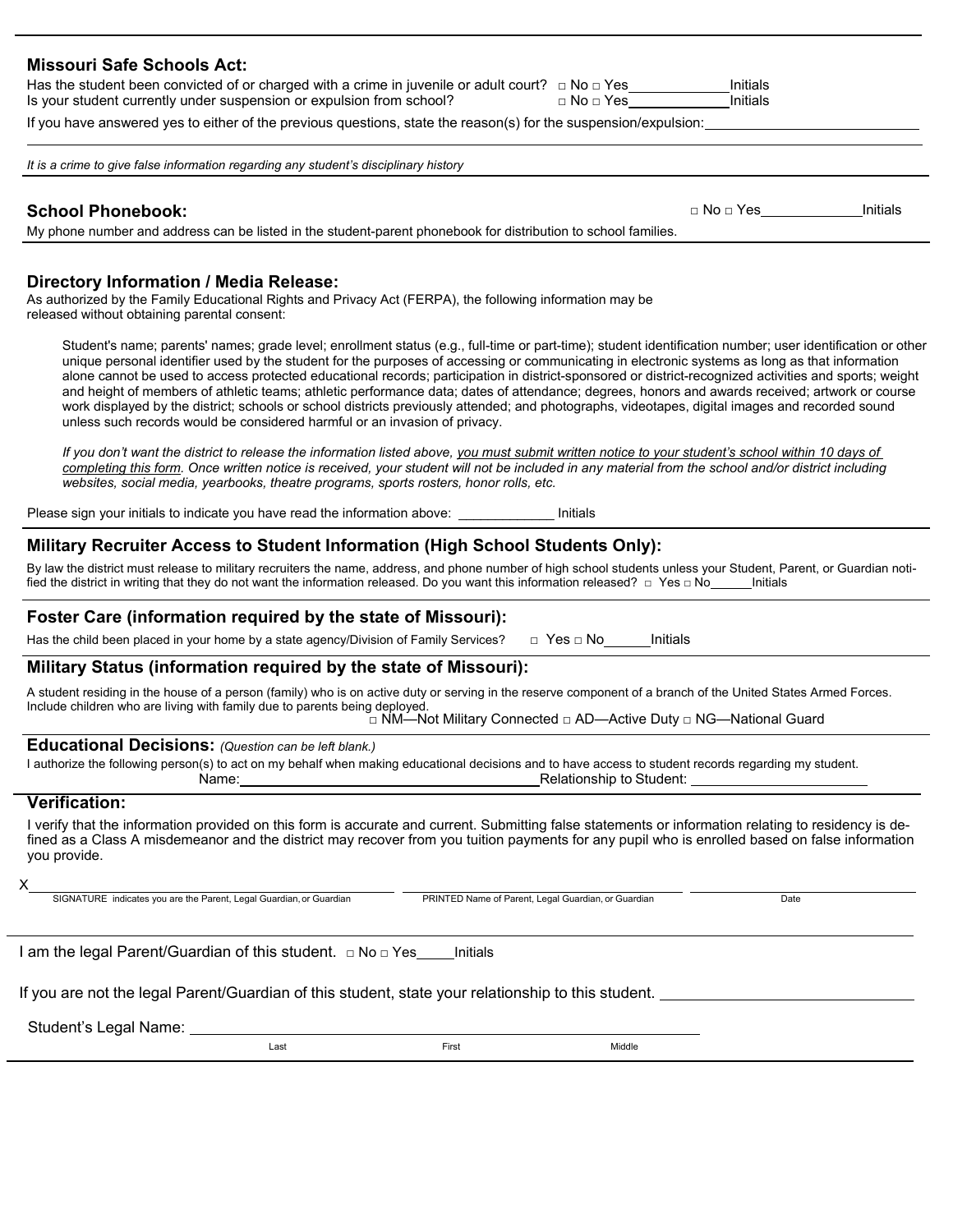## **Mid-Continent Public Library Consent Form**

North Kansas City Schools will provide the following information about my child to Mid-Continent Public Library for the purpose of issuing my child a digital library card, thereby allowing my child access to the Library's resources, including research databases that will be used periodically for school assignments.

Student ID First Name Middle Name Last Name

Gender **Birthdate** PIN Email Address Address (Street, City, State, Zipcode) School District & School Classroom/Teacher Grade

The Library will keep all student information confidential in accordance with applicable law and the Library will not disclose any such information except as authorized by Missouri Rev. State Statute and the North Kansas City School District.

The Library will destroy identifiable student information upon receipt of notice that a student is no longer affiliated with NKCSD, provided the student does not have outstanding fines, fees, or items checked out. The Library will destroy all such data once all outstanding fines, fees, or items checked out have been rectified.

The Library will provide all students the opportunity to convert to a public library account at the time they are no longer affiliated with NKCSD, in which case identifiable data will not be destroyed but will continue to be maintained by the Library.

 $\Box$  I do not give permission for my child to have a Mid-Continent Public Library digital card.

#### **iPad Agreement** GRADES K-8 (22-23 school year) only

The *parent/guardian/responsible adult ("Borrower")* submitting this form agrees to assume full responsibility for the safety, care, and maintenance of the iPad and the charger. In case of accident or careless handling, loss, theft, fire, or flood the borrower agrees to pay for all damages or for the replacement of the iPad and/or charger should the damages exceed the ability to be repaired, unless they are participating in the district's risk management program and have paid the required fee. (Does not apply to replacement cost for loss/theft) The *student agrees* to abide by the District Technology Board of Education Usage Policy (EHB & EHB-AP1) while using the district owned iPad and charger.

The iPad and charger are property of the North Kansas City School District and the iPad is subject to the monitoring of its use and/or search of any and all contents at any time. *There is no expectation of privacy in use or of the data stored on the district owned iPads.*

**\_\_\_\_\_\_\_\_\_\_\_\_\_\_\_\_\_\_\_\_\_\_\_\_\_\_\_\_\_\_\_\_\_\_\_\_\_\_\_\_\_\_\_\_\_\_\_\_\_\_\_\_\_\_\_\_\_\_\_\_\_\_\_\_\_\_\_\_\_\_\_\_\_\_\_\_\_\_\_\_\_\_\_\_\_\_\_\_\_\_\_\_\_\_\_\_\_\_\_\_\_\_\_\_\_\_\_\_\_\_\_\_\_\_\_\_**

 $\overline{\phantom{a}}$  , and the contribution of the contribution of the contribution of the contribution of the contribution of the contribution of the contribution of the contribution of the contribution of the contribution of the

Initials

# **Online Learning**

| Do you have internet at home? | $\Box$ No $\Box$ Yes | Initials |
|-------------------------------|----------------------|----------|
|-------------------------------|----------------------|----------|

### **Laptop/Charger Agreement** GRADES 9-12 (22-23 school year) only

The *parent/guardian/responsible adult ("Borrower")* submitting this form agrees to assume full responsibility for the safety, care, and maintenance of the laptop and the charger. In case of accident or careless handling, loss, theft, fire, or flood the borrower agrees to pay for all damages or for the replacement of the laptop and/or charger should the damages exceed the ability to be repaired, unless they are participating in the district's risk management program and have paid the required fee. (Does not apply to replacement cost for loss/theft) The *student agrees* to abide by the District Technology Board of Education Usage Policy (EHB & EHB-AP1) while using the district owned laptop and charger.

The laptop and charger are property of the North Kansas City School District and the laptop is subject to the monitoring of its use and/or search of any and all contents at any time. *There is no expectation of privacy in use or of the data stored on the district owned laptops.*

Initials